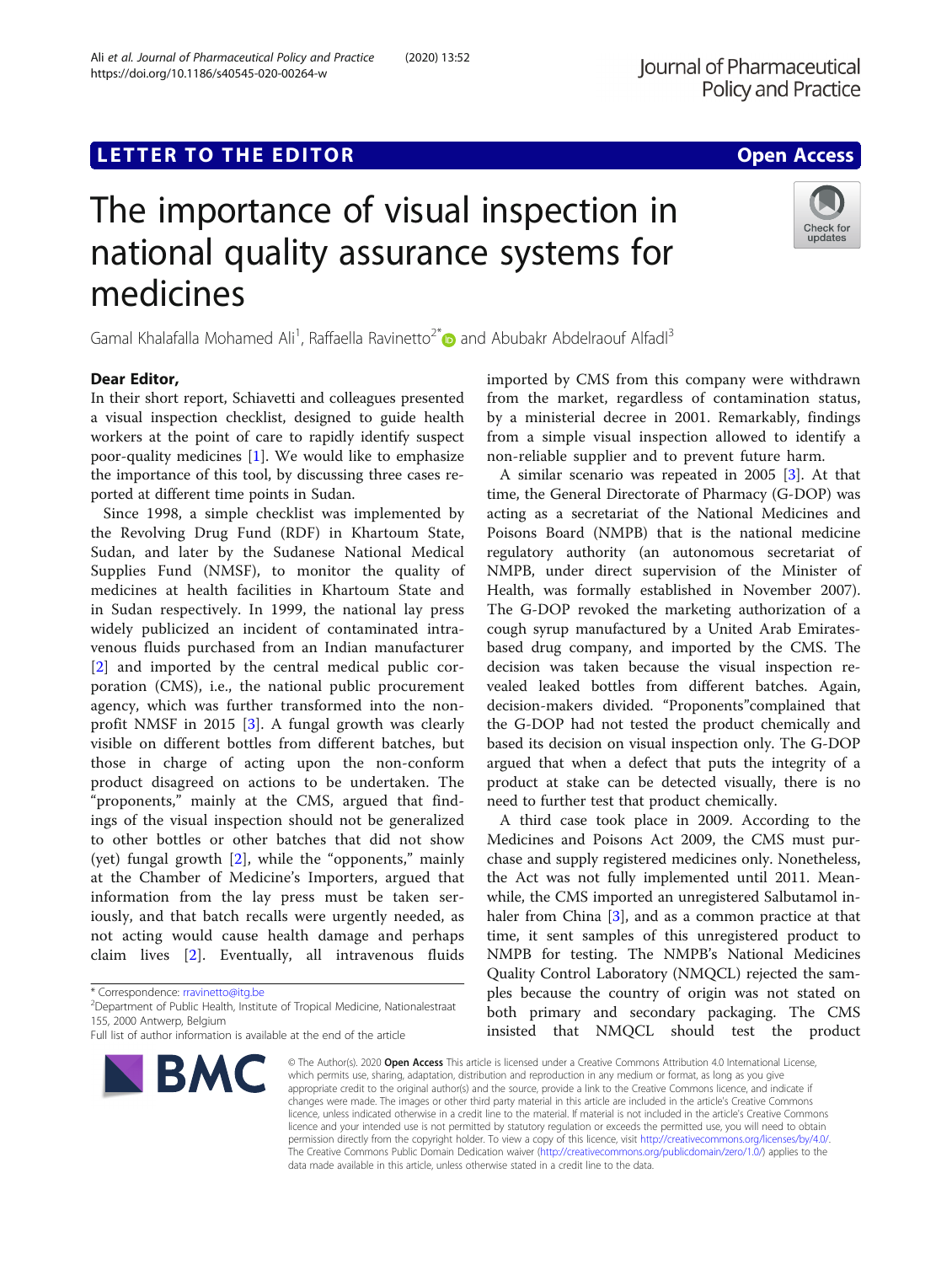<span id="page-1-0"></span>chemically, while the Secretary General of NMPB decided not to do so, based on the definition of counterfeit medicines, as essential information to identify the medicine was missing on the packaging [4]. The discussion scaled up to the Federal Minister of Health, who directed the NMPB secretary general to do the chemical tests for Salbutamol inhaler of unknown source. The tests found that the product contained less than 70% of the stated active ingredient, while it should be at least 90%. In other words, the visual inspection had predicted chemical poor quality, and expensive confirmatory lab test could have been avoided by a less formalistic interpretation of the legislation [5]. In addition, even if the product had passed the chemical tests, an important problem of traceability would have remained.

The checklist of Schiavetti [1] requires to check the name of manufacturer and country of origin. These experiences from Sudan confirm that the availability and reliability of this information is crucial for acceptance of any pharmaceutical products. The level of risk for these parameters should be high (in case of Schiavetti's checklist, "C" instead of "B" [1]), as lack of information on the origin of a medicine will make traceability impossible and may qualify it as a falsified product [6].

In summary, these real-life cases indicate that a careful visual inspection, i.e., a simple and inexpensive technology, is of paramount importance in monitoring the quality of medicines not only in the field, but also at central level. In a pharmaceutical scenario characterized by a situation of multiple quality standards [7–10], complex distribution networks [11, 12], and weaknesses of the pharmaceutical systems [13, 14], it can provide additional important guidance to timely recall suspicious batches, to revoke marketing authorizations of unreliable suppliers, and to protect public health [[15](#page-2-0)]. Central medical stores and regulatory agencies need to consider the visual inspection as part of their prequalification and ongoing requalification system.

#### Authors' contributions

GKMA was the manager of the Revolving Drug Fund in Khartoum state (1994–2002) and the director general of National Medical Supplies Fund (NMSF) (2010–2019), and this letter reports on activities he carried out when in these positions. He is also a former senior pharmacist at the Federal Ministry of Health (FMOH) and the former secretary general of the Sudanese National Medicines and Poisons Board (2007–2010). AAA was the Director of National Medicines Quality Control laboratory (2001–2011). RR is a researcher and policy advisor at the Institute of Tropical Medicine, Antwerp, Belgium. GKMA wrote the draft manuscript; AAA and RR reviewed the drafts. All authors approved the final submitted version.

#### Funding

There was no specific funding for writing this letter.

#### Availability of data and materials

Not applicable (this letter is based on publicly available information)

#### Ethics approval and consent to participate

Not applicable

#### Consent for publication

Not applicable

#### Competing interests

RR is the last author of the paper of Schiavetti et al. (J Pharm Policy Practice 2020; 13:9) on which this letter is commenting.

#### Author details

<sup>1</sup> Pamela Steele Associates Ltd., Oxford, UK. <sup>2</sup> Department of Public Health Institute of Tropical Medicine, Nationalestraat 155, 2000 Antwerp, Belgium. 3 Pharmacy Practice Department, Unaizah College of Pharmacy, Qassim University, Buraydah, Saudi Arabia.

## Received: 23 July 2020 Accepted: 18 August 2020<br>Published online: 07 September 2020

#### References

- Schiavetti B, Wynendaele E, Melotte V, Van der Elst J, De Spiegeleer B, Ravinetto R. A simplified checklist for the visual inspection of finished pharmaceutical products: a way to empower frontline health workers in the fight against poor-quality medicines. J Pharm Policy Practice. 2020;13:9.
- 2. Mohamed Ali GK, Alfadl AA, Fathelrahman AI. Newspapers' coverage of contaminated intravenous fluids from an Indian manufacturer distributed by Public Central Medical Supplies in Sudan: lessons to be learned. Health Policy. 2011;101:172–7.
- 3. Mohamed, G.K. and Ahmed, T.A. NMSF measures to assure the quality of medicines throughout the supply chain. Presented at the International Conference on "Medicine Quality and Public Health"; 23 to 28 September 2018. University of Oxford, Oxford, UK. 2018. Cited 23 July 2020: [https://](https://www.tropicalmedicine.ox.ac.uk/events/medicine-quality/mqph2018/speakers) [www.tropicalmedicine.ox.ac.uk/events/medicine-quality/mqph2018/](https://www.tropicalmedicine.ox.ac.uk/events/medicine-quality/mqph2018/speakers) [speakers.](https://www.tropicalmedicine.ox.ac.uk/events/medicine-quality/mqph2018/speakers)
- 4. World Health Organization. Quality assurance of pharmaceuticals: a compendium of guidelines and related materials. Volume 1. 1997. World Health Organization. Geneva.
- 5. Borup R, Kaae S, Minssen T, et al. Fighting falsified medicines with paperwork – a historic review of Danish legislation governing distribution of medicines. J of Pharm Policy and Pract. 2016;9:30. [https://doi.org/10.1186/](https://doi.org/10.1186/s40545-016-0078-2) [s40545-016-0078-2.](https://doi.org/10.1186/s40545-016-0078-2)
- 6. World Health Organization. (22–31 May 2017). Seventieth World Health Assembly. Annex A70/23. Appendix 3. Geneva, Switzerland. Available: [https://www.who.int/medicines/regulation/ssffc/A70\\_23-en1.pdf?ua=1.](https://www.who.int/medicines/regulation/ssffc/A70_23-en1.pdf?ua=1) Accessed 20 July 2020.
- 7. Ravinetto R, Vandenbergh D, Macé C, et al. Fighting poor-quality medicines in low- and middle-income countries: the importance of advocacy and pedagogy. J of Pharm Policy and Pract. 2016;9:36.
- 8. Ravinetto R, Pinxten W, Rago L. Quality of medicines in resource-limited settings: need for ethical guidance. Global Bioethics. 2018;29(1):81–94.
- 9. Orubu ESF, Ching C, Zaman MH, et al. Tackling the blind spot of poorquality medicines in Universal Health Coverage. J of Pharm Policy and Pract. 2020;13:40.
- 10. Paul N Newton, Katherine C Bond, on behalf of the Oxford Statement signatories. Global access to quality-assured medical products: the Oxford Statement and call to action. Lancet GH 2019: e1609-e1611.
- 11. NMSF, 2015. Value for money: proposed measures to improve health outcomes from expenditure on medicines and health technologies in Sudan. National Medical Supplies Fund, Khartoum Sudan. Cited 24 July 2020: [https://www.researchgate.net/publication/283007568\\_Value\\_for\\_](https://www.researchgate.net/publication/283007568_Value_for_MoneyProposed_Measures_to_Improve_Health_Outcomes_from_Expenditure_on_Medicines_and_Health_Technologies_in_Sudan) [MoneyProposed\\_Measures\\_to\\_Improve\\_Health\\_Outcomes\\_from\\_](https://www.researchgate.net/publication/283007568_Value_for_MoneyProposed_Measures_to_Improve_Health_Outcomes_from_Expenditure_on_Medicines_and_Health_Technologies_in_Sudan) [Expenditure\\_on\\_Medicines\\_and\\_Health\\_Technologies\\_in\\_Sudan](https://www.researchgate.net/publication/283007568_Value_for_MoneyProposed_Measures_to_Improve_Health_Outcomes_from_Expenditure_on_Medicines_and_Health_Technologies_in_Sudan).
- 12. Gamal KM. Ali and Abdeen M. Omer. Pharmaceuticals in Sudan: development in regulations, governance and implementation of national drug policies. African J Pharmacy Pharmacol. 2012;6(1):1–12.
- 13. Hafner T, Walkowiak H, Lee D. et al. Defining pharmaceutical systems strengthening: concepts to enable measurement Health Policy and Planning. 2017;32:572–84.
- 14. Hafner T, Banda M, Kohler J, et al. Integrating pharmaceutical systems strengthening in the current global health scenario: three 'uncomfortable truths'. J of Pharm Policy and Pract. 2020;13:38.